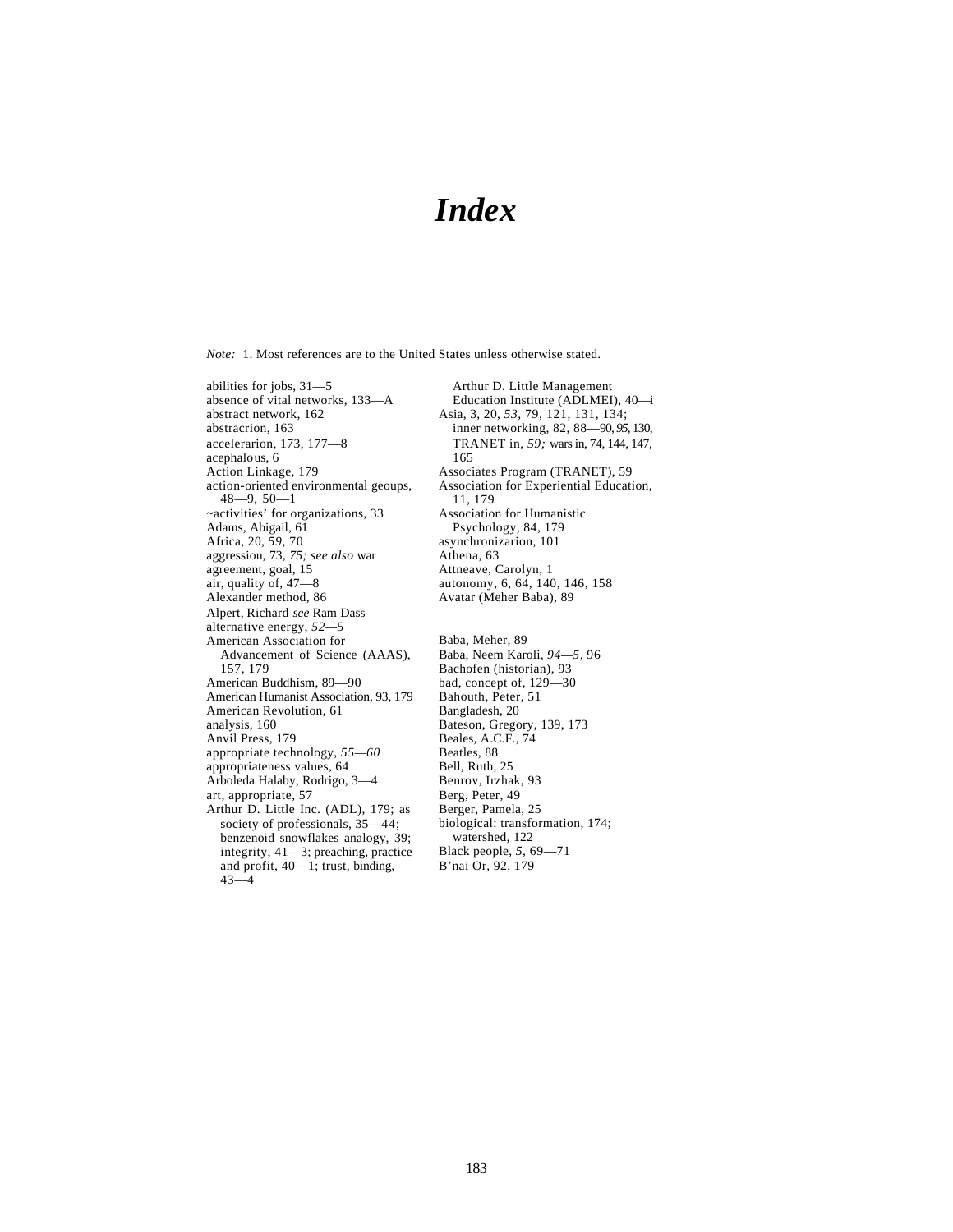Bodhisatrva, 90 Bohr, Niels, *159* bonds, 145 Borgium, Dale, *95* Boston Women's Health Book Collective, 18—26, 139, 179; making history, 23— 6; reasons for women's health movement, 21—3 Boulding, Kenneth, 157, 162, 168, 171, 173, 174 boundaries *see* fuzziness brain: global, 127—8, 136; hemispheres of, 72 Brand, Stewart, 10 Brazil, 20 Brilliant, Girija and Larry, 96 Buckminsrer Fuller, R., ix, xiii, *57,* 128; Institute, 179 bureaucracy, 7, 13, 138; bounded, 149; networks contrasted with, 140, 143

Canada, 12, 18, 20, 150 capitalism, 67; *see also* industrialism caretakers of planet, 45—60, *155;*  approptiare technology, *55—60;*  environment, 46, 47—51; renewable energy, *52—5* Carnegie, Andrew, 129 Carson, Rachel, 46 Center for the Study of Democratic Institutions, 137 centers, personal growth, 84—5 centralization, *56,* 64, 143 change, 18, *63—5,* 77; *see also* shift *and under* evolutionary Chicago World's Fair, 88 childbirth and pregnancy, 21—3, *24—5;*  natural, 146 China, 79, 90, 134 Chinmoy, Sri, 10 Chou En-lai, 134 Christ, Carol P., 94 Christianity: reformism in, 91—2; unity in, 28—30 Citizens for Clean Air, 48 civil rights movement, 69 Coalition for Alternatives in Posrsccondary Education (CAPE), 11, 179

collective *see* Boston Women's Health

Book Collective Colombia, 3, 46 Commission on Employment of Handicapped, 32, 34 Committees of Correspondence, 61, 172 communication: ecumenical, 30—1; electronic, and spiritual growth movement, 88; *see also* computers Community Congress of San Diego, *155,* 179 complementariry, 158—60, 164, 167—8 CompuServe, 102, 179 computer-assisted instruction (CAl), 100 computer network, 161 computers, 4, 98—119, 165; conferences, 96, 101, 102, 104; electronic education, 100, 103—18; electronic networking, 100—3; hardware, 141; languages, 141; perception of reality and, 167; software, 141; year 2000, 119 concentration, 64 concrete, 163 conferences, 27—3 1; computer, 96, 101, 102, 104; online, 100; structure of, 27 Confucius, 170 Connections 84, 27—3 1 connections, making, 2, 8—12 consciousness: ecological, *50;* movement, 81, 83—7, 92; raising,  $71 - 2$ conservation *see* caretakers conservatism, 66 consulrancy, *35,* 39 contraception, 22 control, facilitation instead of, 147 'Copenhagen Group', 164 corporate partners' *see* Arthur D. Little Council for the Advancement of Experiential Learning (CAEL), 11, 179 Course *in Miracles, The,* 92 Cox, Harvey, 88 Cramer, Robert F., 30—1 creative people, 84 creationists', 172 Cultural Exchange Service, 179

Dalai Lama, 90—1 Daly, Mary, 93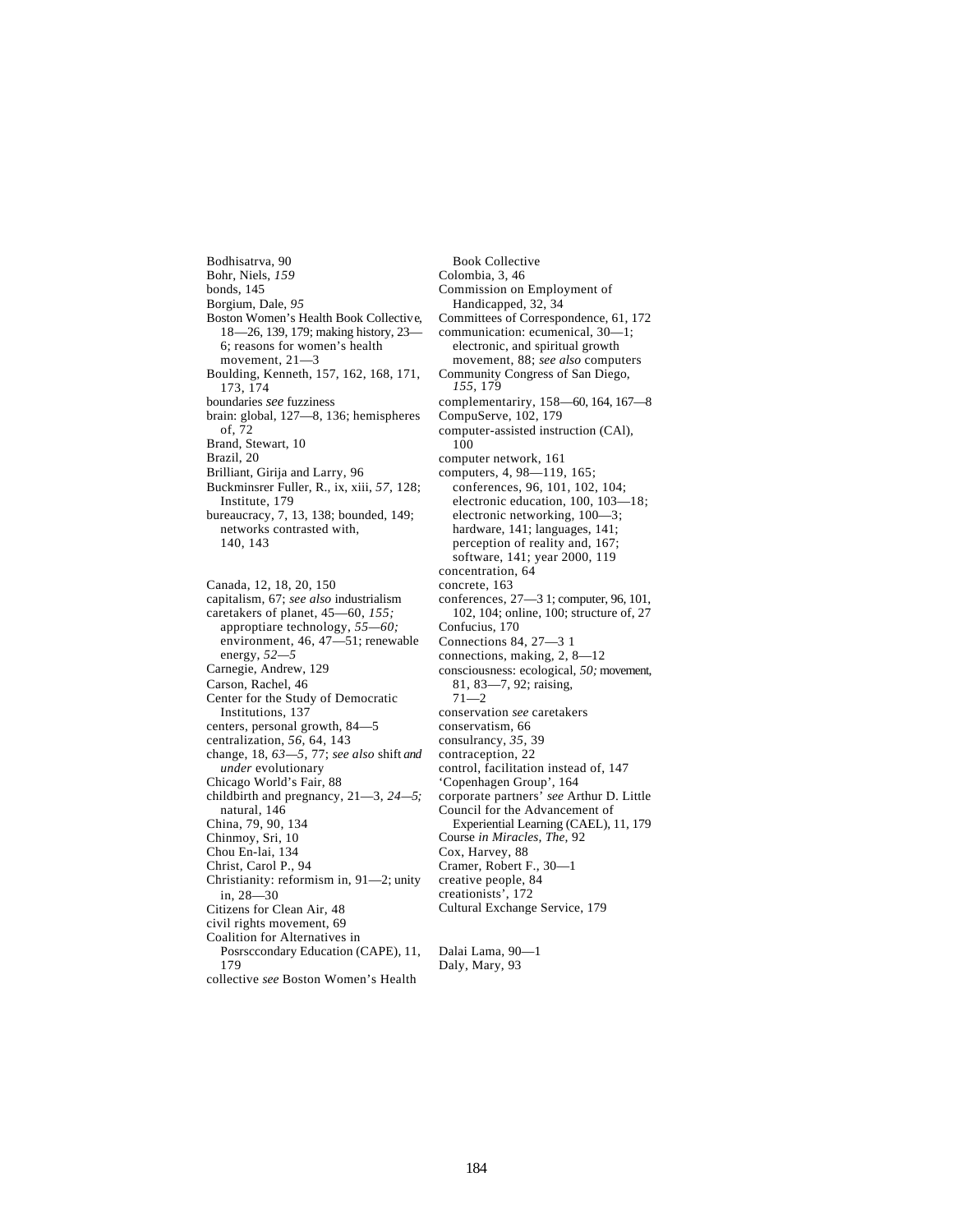Darwin, C., 172, 173; *see also*  evolutionary Dass, Ram, 81, 94, *95,* 96—7 database, 33 Davis, Elizabeth Gould, 46, 93 decentralization, 3, 7, *64—5,* 138, 143-A democracy, 64 Democratic Institutions, Center for Study of, 137 dependence, 158; minimalizing, 143 devaluation of values, 153 Digital Equipment Corporation, 102, 179 disagreement, need for, *15,* 145 disarmament, 16, *75,* 76 disabled *see*  handicapped discovering networking, 1—17; connections, making, 2, 8—12; definition, 2-A; global, 12—13; invisible planet, discovering, 14—17; organization, *5—8* Diskin, Vilunya, 19, 23, 24 disorder, 158 dispersion of power and resources, 64 Displaced Homemakers Network, 179 dissonance encouraged, *15,* 145 distance problem and computers, 102—3 Dirzion, Joan, 25 Dobzhansky, Theodosius, 174 Domeq, Brianda, 117 Duress, Paula, 24 drugs, psychotropic, spiritual growth, movement and, 88 dualism, 152 Dunsmore, Roger, 49 Dying Project, *95* earnings, women's, 72 Eastern religions, 88—91 ecu-consciousness, 50

ecology *see* caretakers Economic and Social Council (ECOSOC), 78, 127, 129 education, 40; electronic, 103—18; global, 76; online, 100 ego problems, 147 Egypt, ancient, 89 EIES *see* Electronic Information etc. Einstein, Albert, ix, 145, 146, 164, 176 elderly, the, 133 elections, American, 65

electronic cottages, 4 Electronic Information Exchange System (EIES), 11, 64, 103—6, 180 electronic mail, 100 electronic meetings, 100 electronic networking *see* computers electronic publishing, 100 Ellis, William, 3, 58 emergence as evolutionary concept, 172-A emotions, liberation of, 82, 85—6 employment, 3 *1—5,* 69 energy, renewable, *52—5* ENIAC computer, 77 environment, 46, 47—5 1 Environmental Action Foundation, *50,* 180 Environmental Research Laboratory, 116, 179 equals, 6 Esalen Institute, 180 ethnic minorities, 67—71 Europe, 20, 89, 115; inner networking in, 82, 170; National Association for Working Women in, 72; TRANET in, *59* evolutionary concepts, x, 122, 127, 151, 158, 169—73; acceleration, 173, 177—8; change, sudden, 77, 166, 169; emergence, 172-A; inclusion, 173, 174—5; transition, 173, 175—7 evolving networks, 155—78; emergent evolution, 172—8; future, 178; information philosophy, convening, 164—5; information reality, 167—9; transformation, 169—72; worldview, shifting, 165—7; *see also* general network theory; general systems theory exchanges, international, *59;* online, 102 Experiment in International Living, *59,*  180

face-to-face meetings, need for, 101 facilitation instead of control, 147 Farallones Institute, 180 Farallones Integral Urban House, 57 feedback, spontaneous, 15 Feldenkrais technique, 86 feminism and religion *see under* women Fields, Rick, 89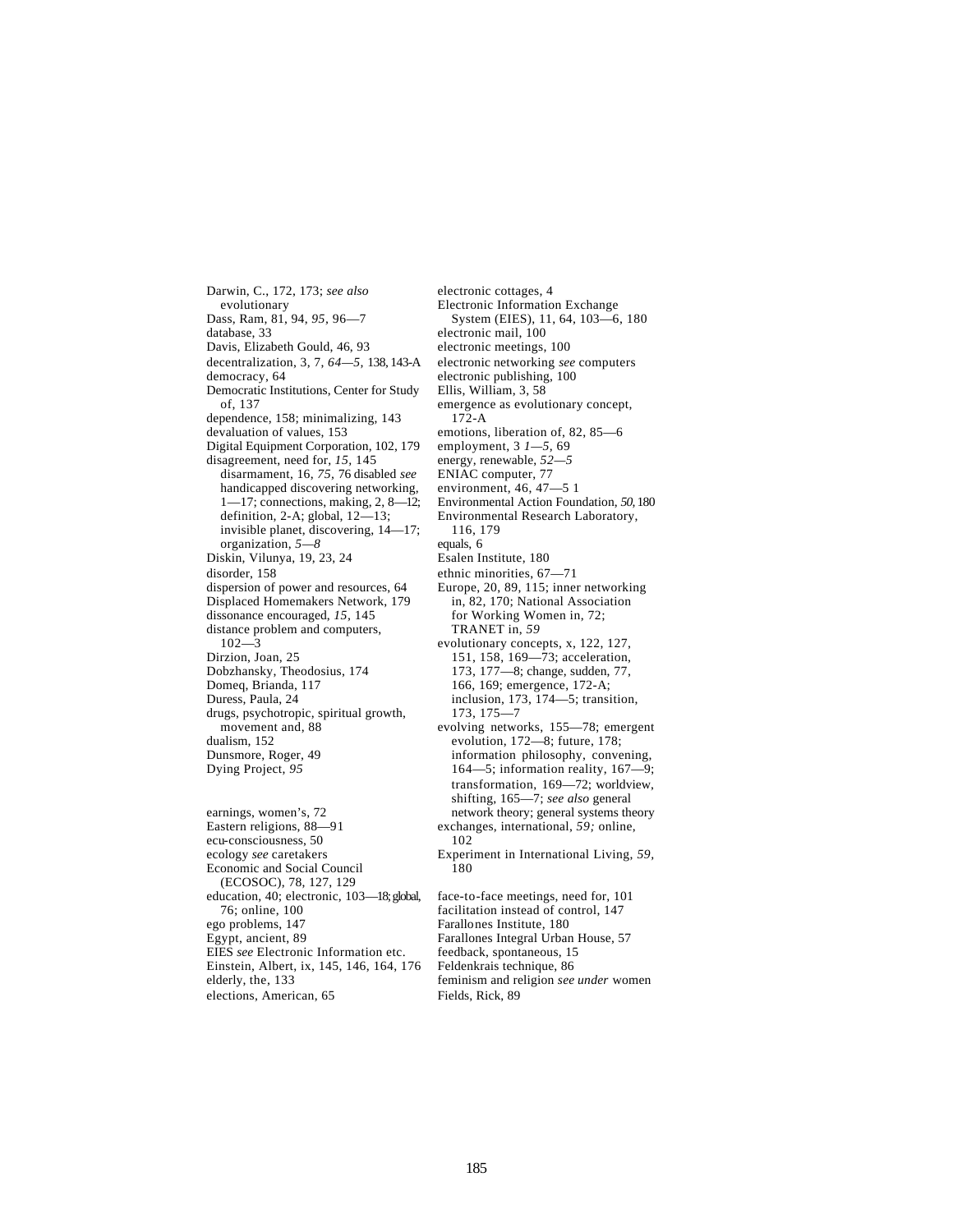Findhorn, 93 fire, 46 fish farms, 57 fishnet, 140 flexible rime, 64 fly-eyed structure of networks, 145—6 forced technology, 64 fossil-fuel energy, 52 France, 51 friends, 141—2 Friends of Peace Pilgrim, 180 Friends of the Earth, 48—50, 114, 180 Fuller, Margaret, 67 future making, 121—6 fuzziness, 6, 7, 149—50 galaxies, 124 Galileo, 145, 170 Gandhi, Mahatma, 135 Gaurama Siddharrha *see* Buddha gender: rules and emotions, 86; -specific words, 71; *see also* women general network theory (GNT), 156, 164 general systems theory (GST), 76, 156, 157—60, 161—4, 171 genetic engineering, 122 Gerlach, Luther P., *5,* 137—8, 142, 144, 146 Glenn, Edward P. III, 105—18 global: brain, 127—8, 136; community values, *75;* mind, 120—3 6; networking, 12—13; *see also* world; worldview globalism, 76 GNT *see* general network theory Goethe, J. W. von, 9, 135 Goldstein, Joseph, 90 good, concept of, 129—3 0 Gore, Bill, 4 Gore, W. L. and Associates, 4, 181 government, 62 gradualists, 63 Great, Sandra, 29—30, 31 Greece, ancient, 89 Greenpeace, *50—1,* 180 groups: network, 6, 78, 142—3; tribal', in organizations, 37 GST *see* general systems theory Guyana, 83 Gyatso, Tenzin (Dalai Lama), 90—1

HABITAT Forum, 57

Hammarskj~ld, Dag, 134, 135 handicapped/disabled, 131—2; employment for, 32—5 Hanuman Foundation, *95* Hanuman Foundation Tape Library, 180 'hard' science, 161 Harding, S. Esther, 93 Hawley, Nancy, 24 health *see* Boston Women's Health Health Promotion Directurare, 180 Henderson, Hazel, 47—8, 54 'hidden code' of industrial age, 63 hierarchy, 37, 138, 145; bounded, 149; computers replace, 108, 110, 117; eliminated in organization, 65 Hinduism, 89 Hine, Virginia, xiv, *5—6,* 86—7, 137—46 *passim,* 150, 154, 165; 'Ed Glenn' sequence and,  $105 - 18$ Hiroshima, 165 history, Boston Women make, 23—6 holism, 157 Holland, 20 hologram, 73 holon, 98, 139—40, 158, 161—2 host-phone-user system, 100—1 House, C., 110 human: potential movement, 81, 83—7; resource network, 1; scale, 46 humanistic psychology, 84 humankind, 67 Hunter, Robert, 51 Huxley, Aldous, 111 Hydra, the, 148 hydro-electricity, *54—5* hysterectomy, 22 *I Ching,* 79 ideology *see* SPIN identity, 157 immediacy, 15 inclusion, 29, 173, 174—5 independence: American, 61, 172; with interdependence, 12 India, 131; spiritual growth and, 88—90,*95,* 130

Indians, North American, 67—90 indigenous cultures, 67—71 individual, 71, 131 industrial society, 64 industrialism, 63—6, 128—9, 153, 166,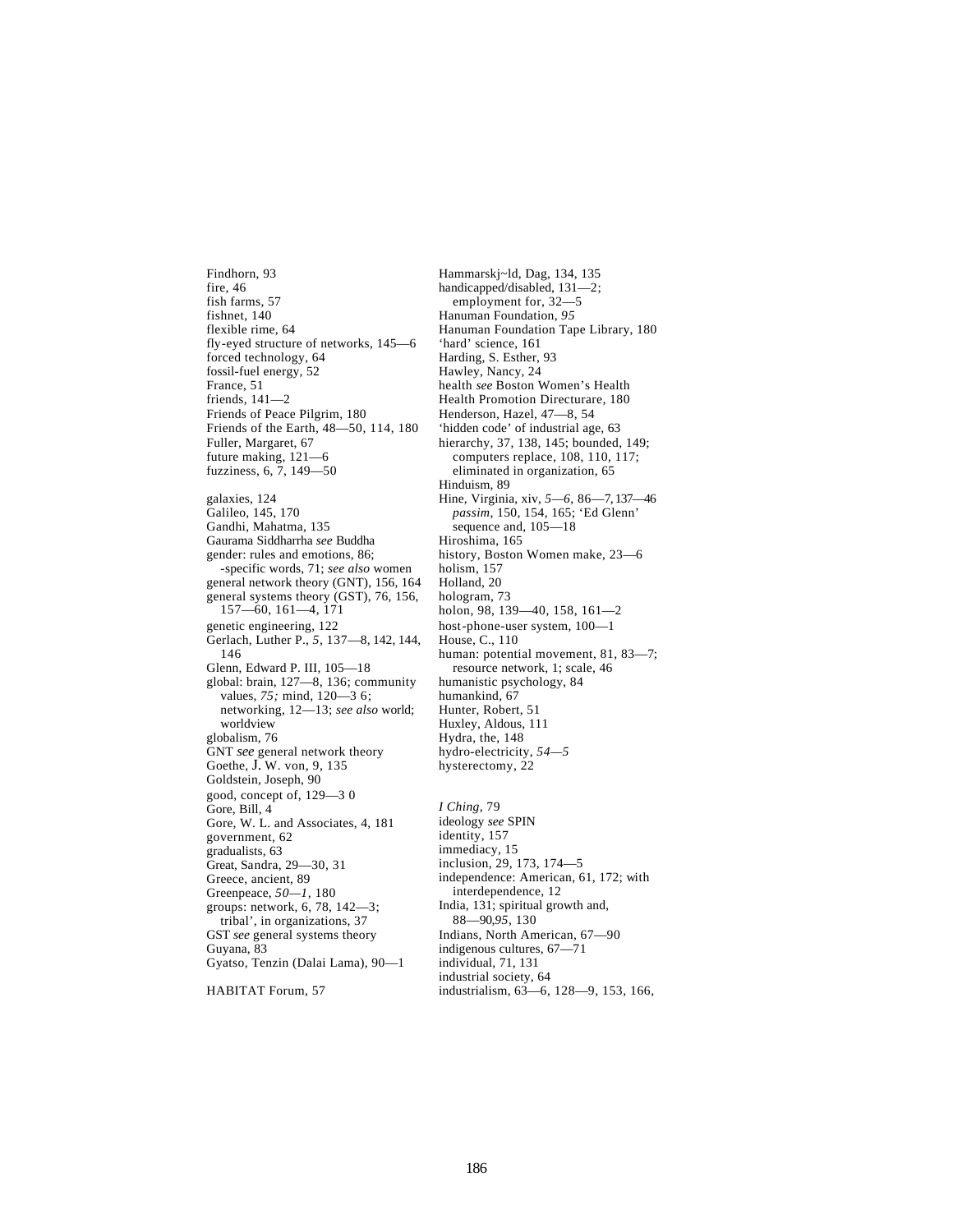172; 'hidden code' of, 63; to information age *see* shift Jung, C. G., 29, 93 information: philosophy convening, 164—5; reality, 167—9 Information Age, 13, 77, 166; shift to *see* shift Information Center for Individuals with Disabilities, 35 information society, 64 inner networking, 8 1—97; personal growth, 83—7; searching, 8 1—3; spiritual growth, 87—97 Insight Meditation Center, 90, 180 Institute for the Information Society, 180 institutions, global, 76 integrity and professionalism, 41—3 Intensive Journal Workshop and Method, 86 inrerconnectedness, 45—6 Intercultural Development Associates, 118 interdependence with independence, 12 interdisciplinary, 156 International Commons, Inc., 180 International Lions, 136 International Network for Social Network Analysis, 180 International Year for the Child, 132 International Year for the Disabled, 132 intimacy, 15 invisibility, 148—9 Invisible College of Robert A. Smith, III, 10, 168, 180 Invisible Planer, 14, 75, 80; discovering, 14—17; new paradigm, *65,* 67; *see also* shift IRA, 107 Ireland, 20 Islam, 89 Iyengar, B. K. 5., 86 Japan, xi, 3, 20, 167; atomic bomb in, 74, 77, 121, 165; spiritual growth and, 90; TRANET in, *59* J. C. Penney Company, Inc., 180 Jefferson, Thomas, 9, 62 Jesus, 91, 135 jet travel and spiritual growth movement, 88 jobs *see* employment Johnson, Steve, 104 Johnson-Lenz, Peter and Trudy, 10

Jones, Jim, 83 Judaism, reformist, 92 Judge, Anthony J. N., 162—4

Kaplan, Pascal, 91 Kapleau, Roshi Philip, 90 Kennedy, Edward M. Jr, 32—5 Kercheval, Samuel, 62 Kh4n, Hazarar Inayar, 89 Khan, Pit Vilayar, 89 King, Martin Luther, 69, 135 Kleiman, Carol, 73 Koestler, Arthur, 139, 173, 176 Korea, 90 Kornfield, Jack, 90 Krishnamurri, 89 Kuhn, Thomas, 175—6 language, gender-specific words in, 71 Lao-rse, 170 Laszlo, Ervin, 75 Latin America, 3, 20, 46, 59, 83 'lattice', 4 laws, fundamental, need for regular revIew, 62 leadership: leading-edge, 35; multiple, *5,* 6, 7, 148; *see also* polycephalous League of Nations, 60, 129 Learning Resources Network (LERN), 12, J80 Leary, Timothy, 94 Lebanon, opinions about, 110, 111—15 level pattern, 142 levels, 140—3, 158, 159—60 Levine, Stephen, 95 liberalism, 66 life, mystery of, 128 linear logic of computers, 99 links *see* nodes and links Lipnack, Jessica: conversation with Mueller, 41-A; 'Ed Glenn' sequence, 105—18 local-area networks, 98 local computer networks, 98, 103 Lorian Association, 93, 180 Lovins, Amory, 49, 52 Lovins, Hunter, 49 Lozoff, Bo and Sira, *95—6*

McLuhan, Marshall, 108 Mafia, 107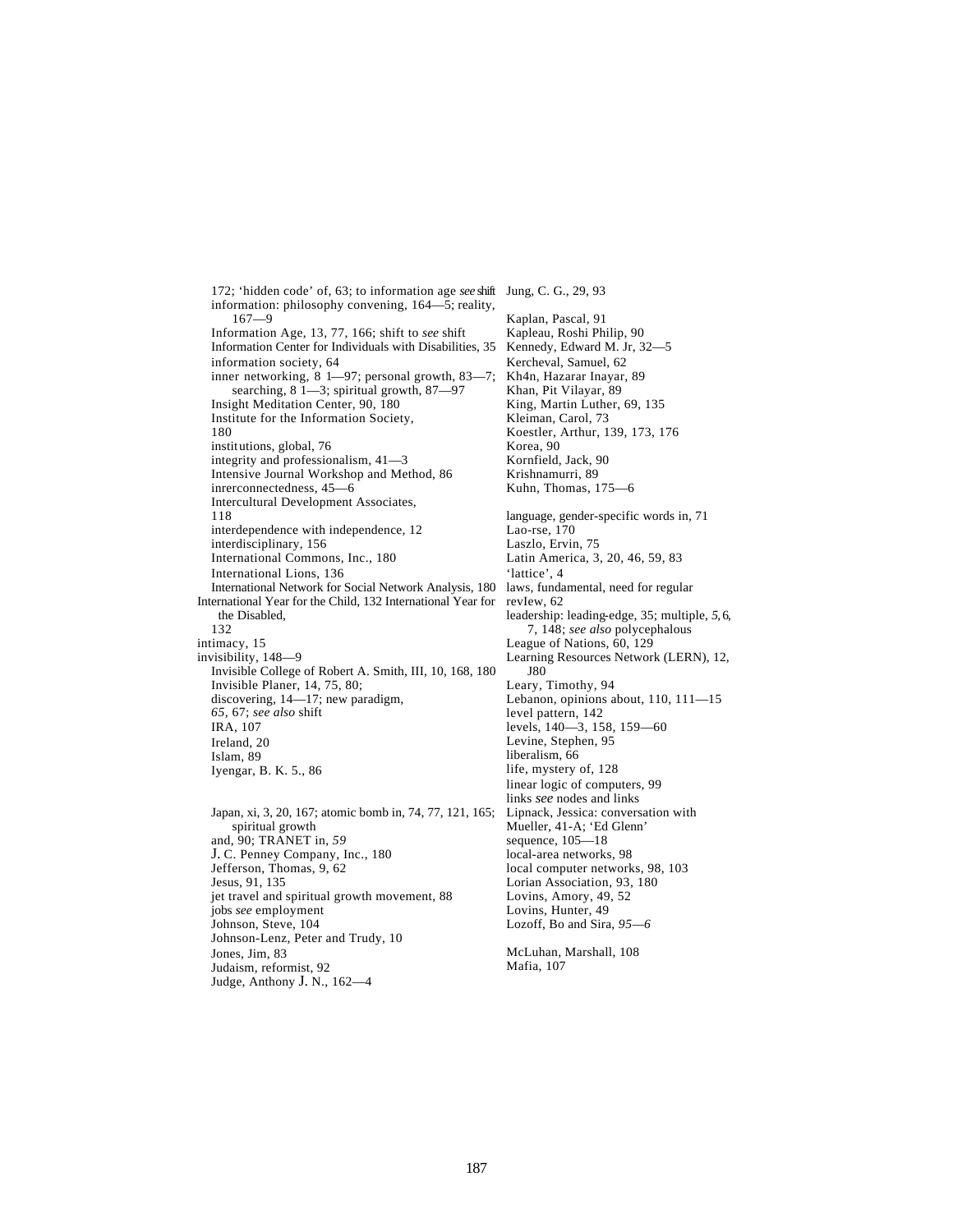Maharishi Mahesh Yogi, 88, 89 Mahayana, 90 mail, 110 many-to-many, 100 Maslow, Abraham, 81, 84, 173 Massachusetts Corporate Partnership Program (MCPP), *32—5,* 180 Masuda, Yoneji, xi, xiii, 166—7 Marher, Cotton, 66 matter and. relations, complementary, 168 maximization, 64 May, Rolki, 84 MCPP *see*  ?vlassachusetts etc. me and we in process of networking, 15 1—3 means, 12 megatrends, 2, 64 Meher Baba, 89 metanetworks, 16, 39, 73, 142—3 Mexico, 116—17 Middle East, *59; see also* Lebanon Milgram, Stanley, 8 Miller, Henry, 9 Miller, James G., 163 mind *see* global mind minority groups, 70 'Miracle' groups, 92 Mirrala, 93, 120 model, network, 13 7—54; process of networking, 148—54; structure of networks, 139—48 money and power, 67 Moore, William, 29 Morgan, Pamela, 18 Mueller, Robert Kirk, 35—6; conversation with authors, 41-A; speech on social and professional networking, 36-Al Muller, Robert, xiii, 75—6, 78, 124—30, 132—5, 154, 164 mulrierhnicity, 114 multinational corporations, 133 multiple leadership, 6, 7, 148; *see also* polycephalous Murphy, Michael, 85 Nagasaki, 165

Nagel, Carlos, 116—18 Naisbitt, John, 2—3, 29, 64, 102 Naisbirt Group, 180 Naropa Institute, 180 National Alliance for Hydroelectric Energy, *55* National Association of Legal Services to Alternative

Schools, 180 National Association for Legal Support of Alternative Schools, 153 National Association of Working Women, 72 national economy, 64 National Indian Youth Council (NIYC), 68—9, 152, 180 National Peace Institute Foundation, 180 National Science Foundation (NSF), 103 National *Training Laboratories, 9, 180*  National Women's Health network, 139, 180 nations: network of, 77—9; networking and, 110—15; as recent phenomenon, 58—9 Native Americans, 16, 67 Neem Karoli Baba, 94—5, 96 negative definition of peace, 79 neo-Darwinians', 172 net, 140 Network Nation, 110 Network Technologies International (NETI), 96, 180 network, definitions of, 1—3, 157, 161 network theory, *5,* 161—2 networking *see* Boston Women's; caretakers; computers; discovery; evolving; global mind; inner; model; practice; struggle Networking Institute, *35,* 181 Networking (108), 3, 181 Neumann, Erich, 93 neurons, 124 New Alchemy Institute, *57,* 181 New England Commons, 102, 181 New England Women Business Owners, 181 New England Women in the Jewelry Industry, 181 New Zealand, 51 Nine to Five, 181 1945 (August) as watershed, 74, 77, 165 nodes and links, 7, 142, 150—1, 157 nongovernmental organizations (NGOS), 126 nonhierarchical, 65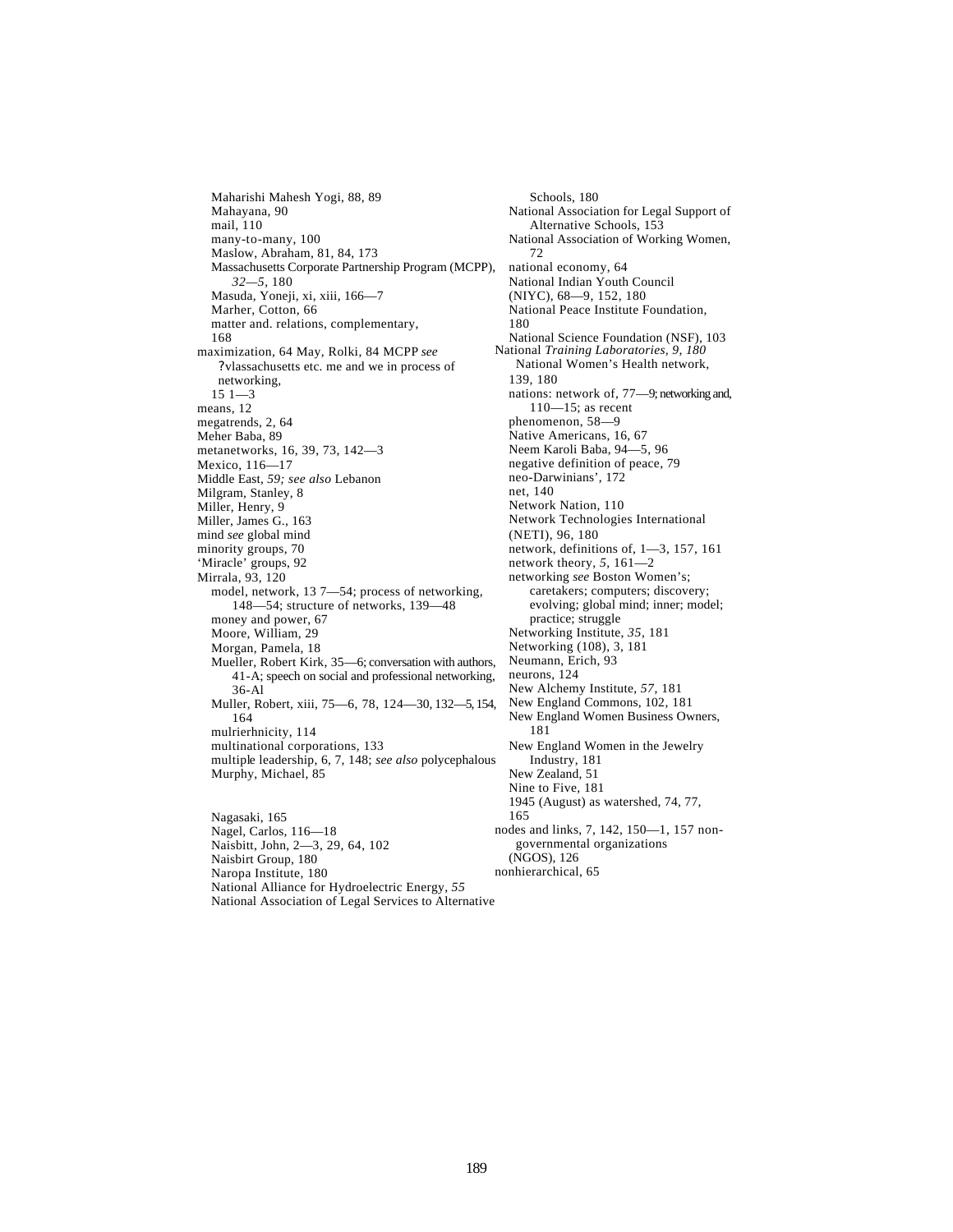non-violent protest, 50—1 Norsigian, Judy, 18—20, 139, 140 nuclear: explosion, 74, 77, 121, 165; war, 74, 121 occult, interest in, 92 Olaf Stapledon's Starmaker, 124 'old boy' networks, 3 old people, 132—3 one-to-one contact, 101, 142 ontology, 167—8 order, 158 organization: computers in, 99; evolution, 166; expression of, conferences as, 27—8; forms of, 106; networking as, *5—8,* 138; new, 65; social, 141; 'tribal groups' in, 37; *see also* Arthur D. Little Orwell, George, 65 *Our Bodies, Ourselves see* Boston Women's etc. Palestine Liberation Organization, 107, 114 paradigm, *65;* conceptual, 165; structural, 165 paradigm shift *see* shift Parliament of World Religions, 88 participants, 141—2 particle-like reality, 158 parts of computer networks, 98; *see also*  nodes and links Pattern Research, 181 Peace Pilgrim, 93 peace/peacing, 74—7, 79—80 peak experiences, 84 Pentecostal Movement, *5* Pereira, Fernando, 51 Perls, Fritz, 84 'person/planer', *45* personal growth movement, 83—7 philosophy and information, convening, 164—5 physical network, 161 physical transformation, 174 Pincus, Jane, 18—19, 24, 26 planer *see* caretakers of planet; global Planet Drum Foundation, *45, 49—50,*  181 Platr, John, 165, 171, 176 PLO, 107, 114 pollution, 46—8 polycephalous: meaning of, *5,* 7;

structure of networks, 146—8; *see also*  multiple; SPIN Pope, the, 133 population growth, 128 positive definition of peace, 79—80 post-industrialism, 166 power: dispersion of, 64; money and, 67; for powerless, 67; problems, 147; *see also* energy powerlessness, 67 practice, networking in, 27—44; abilities for jobs, *31—5;* Arthur D. Little Inc (ADL), *35-44;* Connections, 27—31; preaching and profit, 40—1 preaching, practice and profit, 40—1 pregnancy *see* childbirth PresbyNer, 31 Presbyterian Church (U.S.A.), 28—30, 181 Price, Charlron, 11 Prison-Ashram Project, 95, 181 process of networking, 138, 148—54; fuzziness, 138, *149—50;* me and we, 138, 151—3; nodes and links, 138, 142, 150—1; relationships, 138, 148—9; values, 138, 153—A professionals, society of *see* Arthur D. Little profit: motive, 67; preaching and practice, 40—1 Progoff, Ira, 86 protest, non-violent, 50—1 protocols, 98, 161 psychic, interest in, 92 psychotherapy, 1 psychotropic drugs, spiritual growth movement and, 88 Puerto Rico, 22, 116 PUSH, 70 Quaker Peace Societies, 74 quantum mechanics, 158 radical change, *63—5,* 77; *see also under*  evolutionary RAIN, 181 *Rainbow Warrior,* 51 *Rain Magazine,* 56 Ram Dass, 81, 94, *95,* 96—7 Ramakrishna Vedanra Society, 88, 181 Ramakrishna, 88 rape, 73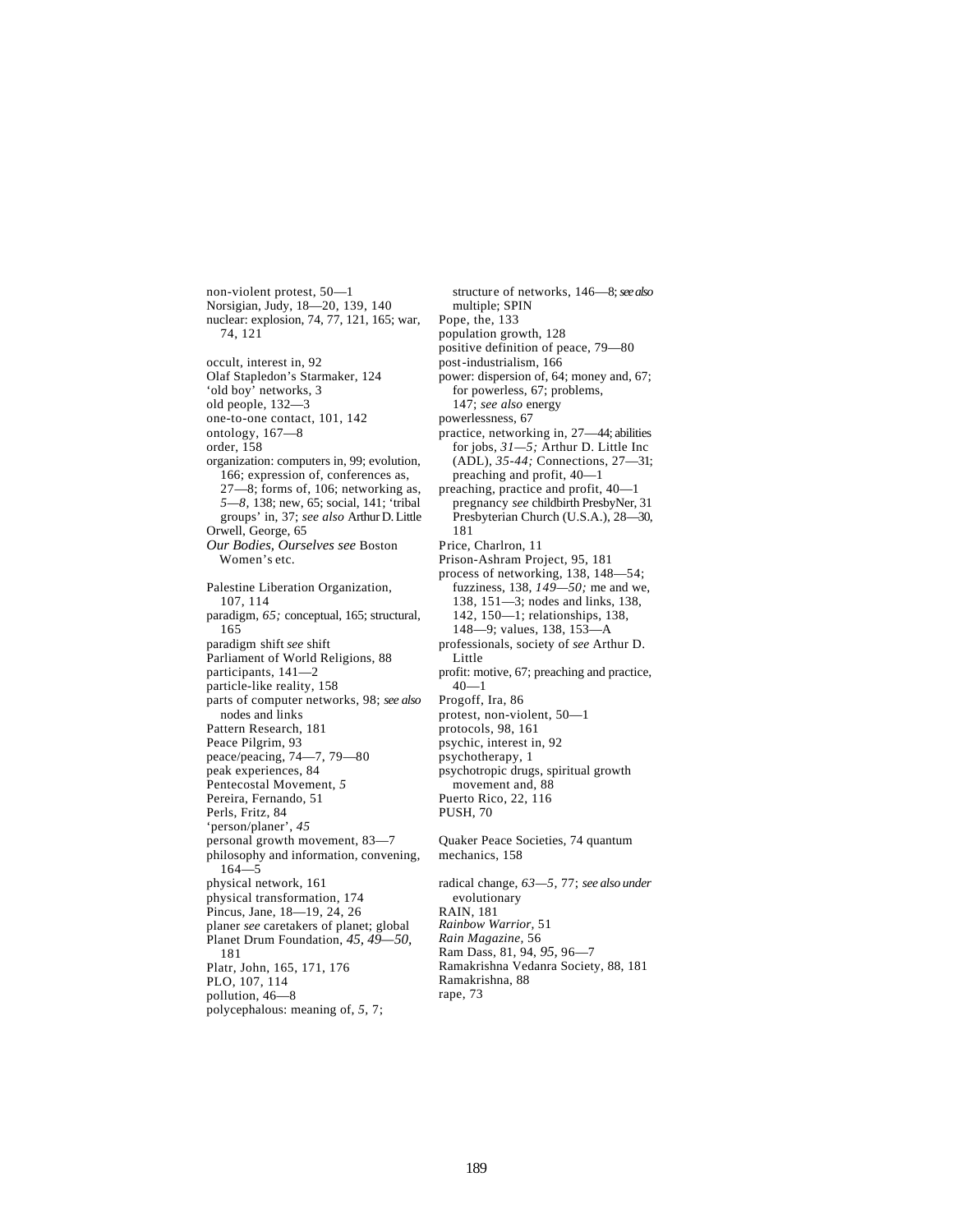Rapoport, Anatole, 16 1—2 Reagan, Ronald, 63, 66 reality, 158; information, 167—9; perceptions of, 158, 167 rehabilitation, 33 relations and matter, complementary, 168 relationships in process of networking, 148—9 relief workers, 3 religion, 89—91; *see also* Christianity; spiritual growth renewable energy, *52—5;* Project, *55* resources: dispersion of, 64; exploitation of, 46—7, 52 Resources for Communication, 181 revolutionary change, 166 rights, struggles for, 67—73 Rinpoche, Chogyam Trungpa, 90 Rising Sun Feminist Health Alliance, 19 Roberts, Walter, 110 Rocky Mountain Institute, 181 Rogers, Carl, 84 role changes, 71 Rolf, Ida, 85 Rome, Esther, 24—5 Roosevelt, Franklin, 66, 134 Roshi, Shunruyu Suzuki, x, 90 Roszak, Theodore, *45* Rudhyar, Dane, 10 Rush, Anne Kent, 93 Russell, Bertrand, 121 Russell, Peter, 13 Sagan, Carl, 177 Sale, Kirkpatrick, 46, 53 Sampson, Edward E., 47 Sanford, Wendy Coppedge, *24—5,* 26 Sarason, Seymour, 1 Schumacher, E. F., *55* Schweitzer, Albert, 134, 135 searching, 81—3 segmentation, 65, 115, 138, 140 Segmented, Polycephalous, Ideological, Network *see* SPIN self-actualization, 84 self-help, 64 Self-Realization Fellowship, 88 self-reliance, 64 Senegal, 20

Seva Foundation, 96, 181 Sexton, Robert, 11

SGSR *see* Society for General Systems

Research Shalomi, Reb Zalman Schachter, 92 *shiatsu,* 18 shift to new worldview, 63—6, *75—7,* 108, *165—9;* 'stepping back' before, 66, 176 Shiihara, Masaaki, 3 Sierra Club, 47, 48, 114, 181 Simon, Herbert, 166—7 Sister Cities program, *59* Siva Mind Control, 87 Smith, Leif, 4, 10 Smith, Robert A. III, xi, xiii, 8—10, *35,*  126, 137 Smuts, Jan, 157 Snyder, Maria, 11 social change, 18; *see also* shift social network, 161 social organization, 141 Society for General Systems Research (SGSR), 157, 161, 162, 181 Society for the Protection of New Hampshire Forests, 181 Society of Professional Management Consultants, 36 society of professionals *see* Arthur D. Little solar energy, 52—3 Source, The, 102, 181 South Africa, 70 Southern Unity Network/Renewable Energy Project (SUN/REP), *55,* 181 Southwest Research and Information Center, 154, 181 Soviet Union, 82, 85 space, 76; and time, complementary, 167; *see also* distance space program and spiritual growth movement, 87 Spangler, David, 93 specialization, 64 Speck, Ross, 1 SPIN, *5—6,* 106, 110—15 spiritual growth movement, 82, 87—94; of Ram Dass, 94—7; *see also* religion SRI International, 181 Stamps, Jeffrey, 40; conversation with Mueller, 41-A; 'Ed Glenn' sequence, 105—18 standardization, 64 states *see* nations stepping back' before shift, 66, 176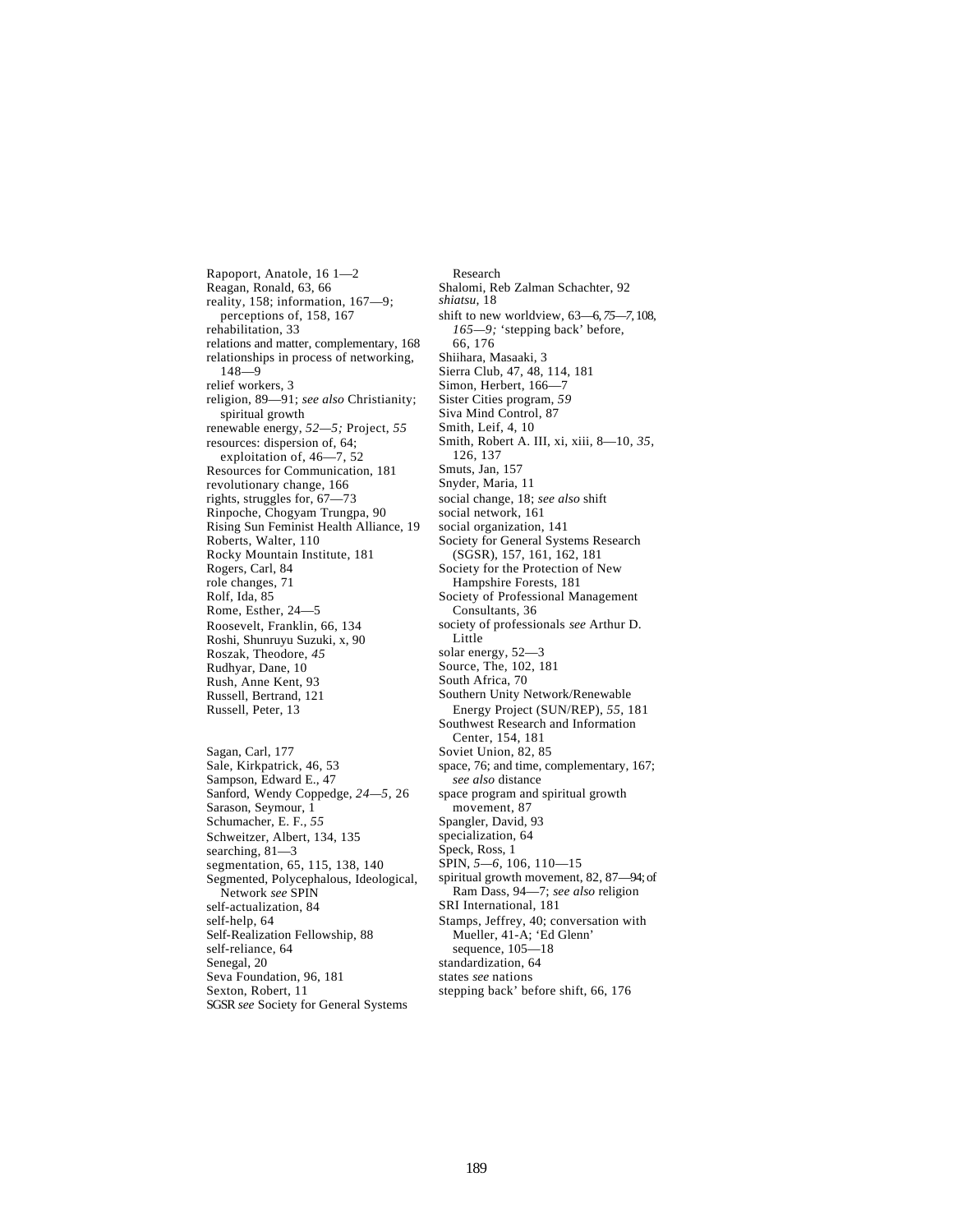sterilization, 22 Stone, Merlin, 93 Straus, Don, 110 structure of networks, 138, 139—48; decentralized, 138, 143-A; fly-eyed, 138, 145—6; holons, 138, 140—3; levels, 138, 140—3; polycephalous, 138, 146—8 struggles for basics, 61—80; Blacks, 69— 71; human survival, 74; Indians, 67— 9; nations, 77—9; peace, 74—7; peacing, 79—80; power for powerless, 67; women, 71—3 Sufism, 89 survival, human, 74 Suzuki, D. T., 90 Swenson, Norma, 18—20 Switzerland, 89, 115 symbols, 65 synchronization, 64, 101; *see also* time system, definition of, 157 systems theory *see* general systems theory

T'ai, 79 technology, appropriate, *55—60* Teilbard de Chardin, Pierre, 2, 9, 135 *tektologia,* 157 telecommunications, 100 telephone system, 100 terrorists, computer discussion on, 107—8 Thailand, 53 Thant, U., 126, 135 Theobald, Robert, 10—11, 148, 153 Theosophists, British, 89 Theravadin school, 90 Third Wave, 4, 63 Thoreau, 90 threshold *see 1945* Tibet, 90 time: acceleration, 177—8; flexible, 64; globalism in, 76; and space, complementary, 167; *see also*  synchronization; asynchronizarion TM *see* Transcendental Meditation Toffler, Alvin, 4, 63, 157, 171, 174 top-down organization, 4 Train, Russell, 117 training in personal growth, 86 TRANET, 3, 57, 143—4, 146, 181

Transcendental Meditation, 82, 89

TRANSFORM, 11, *57-9* transformation, 63, 165, 169—72 transition, 173, 175—7 Transnational Appropriate/Alternative Technology Network, 3, 143-A, 146 transnationalism, 58 Trungpa, Chogyam, 90 trust, binding, 43—4 Turoff, Murray, 103 Union of International Associations (UIA), 107, 162—3, 181 uniqueness, 64 UNITAR, 181 'unitary principles', 157 United Nations, 60, 75, 77, 78—9, 128—9,133, 136, 165; appropriate technology and, *58;* conference on Human Settlement, *57;* Economic and Social Council, 78, 127, 129, 181; International Years, 132; international groups and, 126; National Peace Academy, 78; Special Session on Disarmament, 75; UNICEF, 132, 181 United States *see* preliminary note to index universe, 124 Urban League, 70 US National Peace Academy, 78 US National Science Foundation (NSF), 103 Vajrayana, 90 values, 161; appropriateness, 64; caretaker, *155;* computer discussion on, 107; devaluation of, 153; in organization,

*65;* power and wealth and, 67; in process of networking, 153—4; shared, 6, 8, 12, 138 Vietnam, 74, 90, 144, 147, 165 violence against women, 73, 75 'visitors' different from caretakers, 47 visualizing world, 13, 122—6 Vivekananda, Swami, 88 Von Bertalanffy, Ludwig, 157, 173 von Neumann bottleneck', 99 Voremberg, David, 11

Wagner, Patricia, 4, 11 war *see* Asia; nuclear Warren, Mercy Otis, 61 water energy, *52, 54—5*